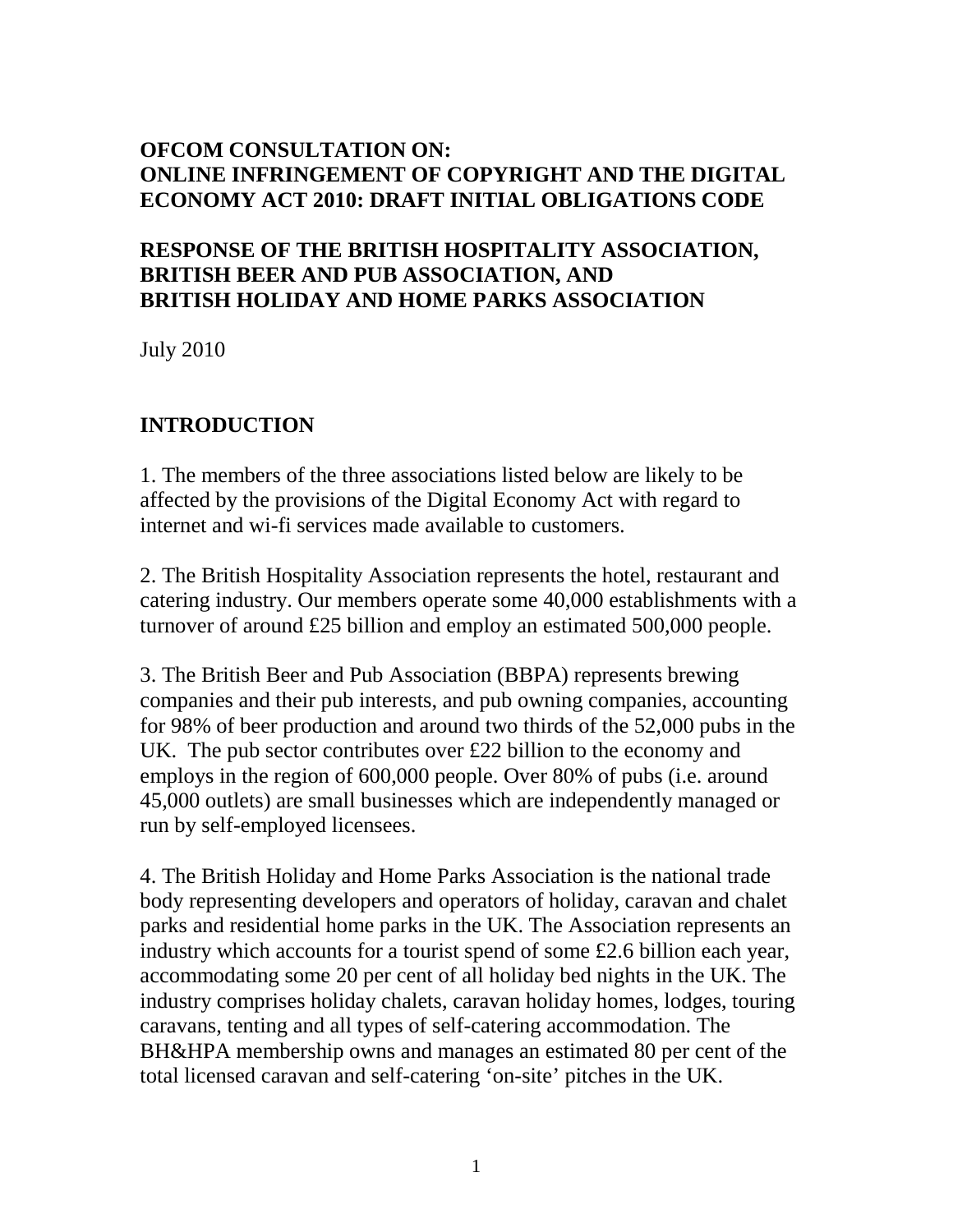5. The Association estimates that there to be some 3500 holiday parks geographically dispersed to the coastal and rural areas that are attractive to holiday makers. The industry includes well known brands but the majority of the 3500 businesses in the sector are SMEs or micro-enterprises, usually independently owned and managed as a family concern.

#### **THE DIGITAL ECONOMY ACT**

6. Our central concern about the Act is the threat to members' businesses where Copyright Infringement Reports, issued following illegal actions by customers, could lead to internet access being restricted or suspended. There are an estimated 500,000 plus hotel bedrooms in the United Kingdom, an ever-increasing percentage of which enjoy internet access, made available to guests either free or for a fee.

7. Hotel bedrooms and holiday caravans and lodges are private places and hotel and park operators are not in a position to monitor whether guests are breaking copyright law when using the provided internet facilities. Hotels and parks are, in effect, innocent parties, potentially caught up in the bureaucracy proposed in the consultation.

8. The same applies to the provision of wi-fi in public areas whether in hotels, restaurants or pubs, though the capacity to download copyright material in such areas is probably more limited. The provision of wi-fi services has, however, proved very popular with pub customers, at a time when the pub sector as a whole has experienced unprecedented closures and has sought to diversify across a number of areas in order to survive the economic downturn.

9. Busy pubs, bars and coffee shops, which have high levels of passing trade, would find it impossible to identify customers who have breached copyright laws on their premises.

10. In the case of holiday and residential parks, in response to consumer demand, an increasing number now offer a wi-fi service of some sort and therefore the Code may have an impact. Large parks, some offering over 1500 pitches and accommodating around 6000 customers a night at peak season, will seek to offer as fast a broadband speed as possible.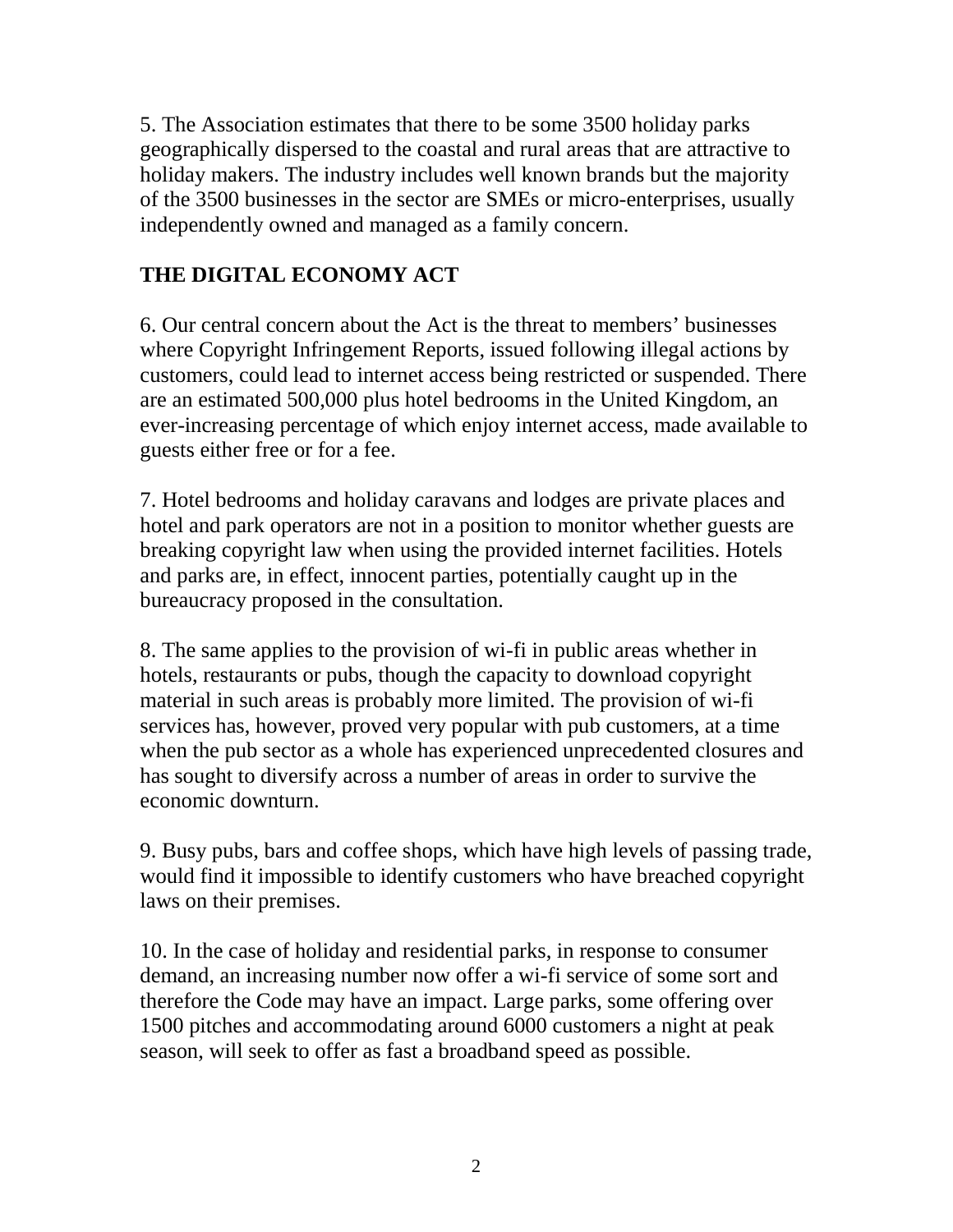### **DEFINITION OF INTERNET SERVICE PROVIDER**

11. The consultation attempts to be helpful, indicating in paragraph 3.23 that "where a Wi-Fi network is provided in conjunction with other goods or services to a customer, our presumption is that the provider is within the definition of internet service provider" and thus, under the proposed 400,000 subscriber threshold, likely to be exempt from the relevant provisions of the Act (though presumably then subject to other regulations affecting ISPs).

12. However, the consultation also indicates (paragraph 3.22) that open access Wi-Fi networks where there is no payment from, or agreement with, users would not be exempt internet service providers, and (paragraph 3.30) that an undertaking receiving an internet access service for its own purposes is a subscriber, even if access is made available to third parties. (There is also an issue about whether a hotel could be an internet service provider if the IP addresses have been allocated by the original ISP.)

13. The first of these paragraphs (3.22) would appear to bring many businesses, such as pubs, coffee shops and restaurants, within the scope of the Act, because there is generally no agreement with, or payment from their customers for this service. The second of these paragraphs (3.30) may be sufficiently widespread to bring most hotels, parks, pubs and restaurants within its scope, simply because most of them use a (single) internet access service both for business traffic (for example, online booking of rooms and holiday caravans) and to provide guests with internet facilities. It appears that this would make them "subscribers" subject to sanctions rather than "communications providers" who, it would appear, though this is not specifically stated, would not be subject to sanctions.

14. In short, we are none the wiser about which hospitality businesses are exempt and which are at risk from restriction or suspension of internet access. This is an unacceptable situation.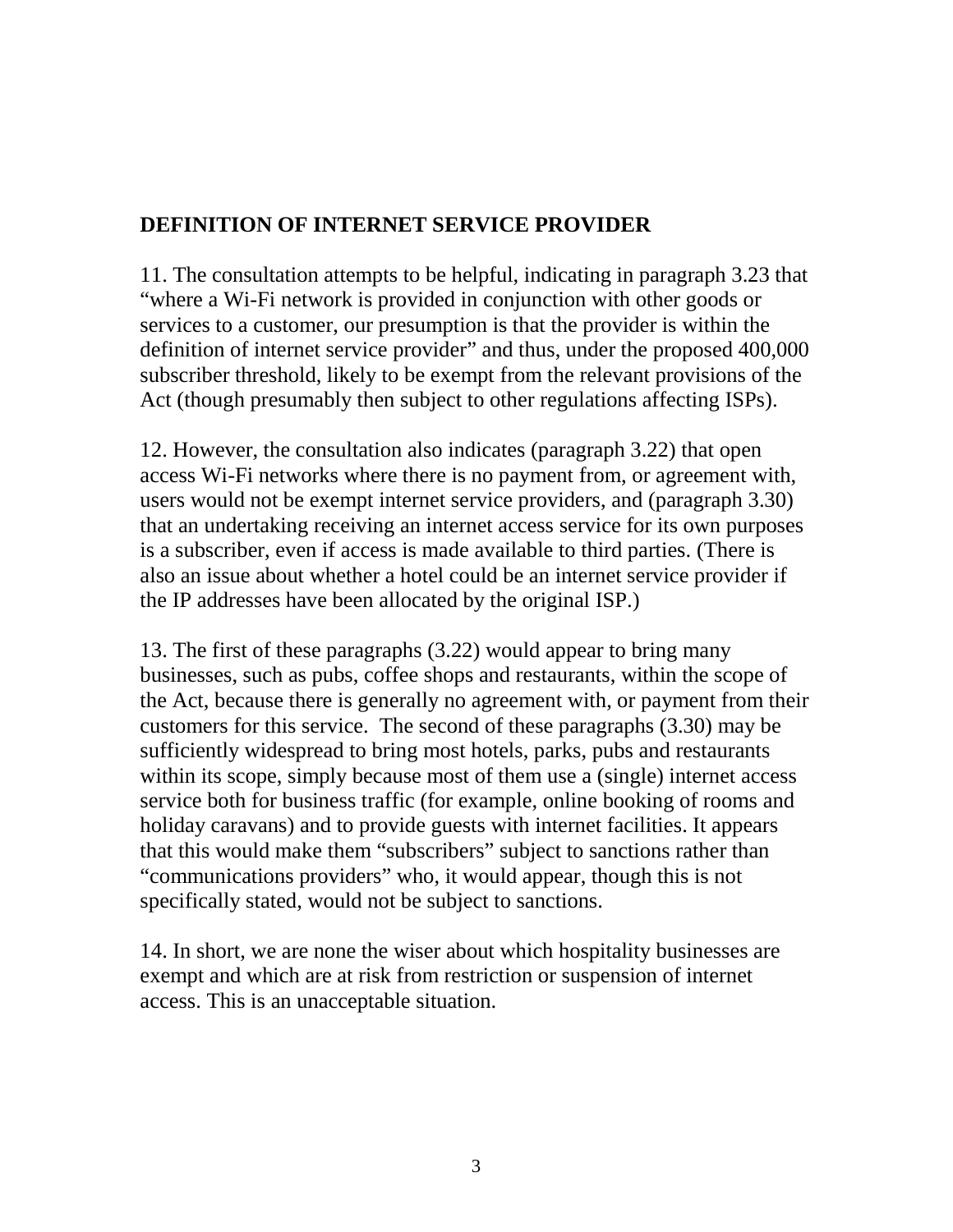# **COPYRIGHT INFRINGEMENT REPORTS**

15. It is impossible to predict how many Copyright Owners will participate in the scheme and how many Copyright Infringement Reports will be issued. At the extreme, if every infringement were to be reported and if just one guest per thousand bedrooms was to infringe copyright, that would indicate around a quarter of a million infringements and reports a year, or four or five for the average hotel.

16. We fear that a very high proportion of accommodation providers could find themselves on copyright infringement lists, with serious commercial consequences, unless the exemption described above does generally and clearly remove them from the scope of the Act.

17. It is therefore imperative that the position of hotels and other hospitality establishments is clarified as a matter of urgency.

# **CONCLUSION**

18. Fixed line internet and wi-fi services are increasingly provided in response to customer demand as our members seek to enhance the range and quality of their offering in a challenging business environment.

19. As a matter of principle, it is wrong to hold businesses, which are providing internet and wi-fi services to the vast majority of law abiding customers, responsible for the illegal actions of a small minority because they take place on their premises.

20. If the Act is eventually implemented in full, many of our members are likely to withdraw internet/wi-fi facilities, a retrograde step given the technological age in which we live, work and socialise.

21. Our three associations would welcome the opportunity of early discussions with Ofcom about these matters.

22. I confirm that we have no objection to this response being made publicly available.